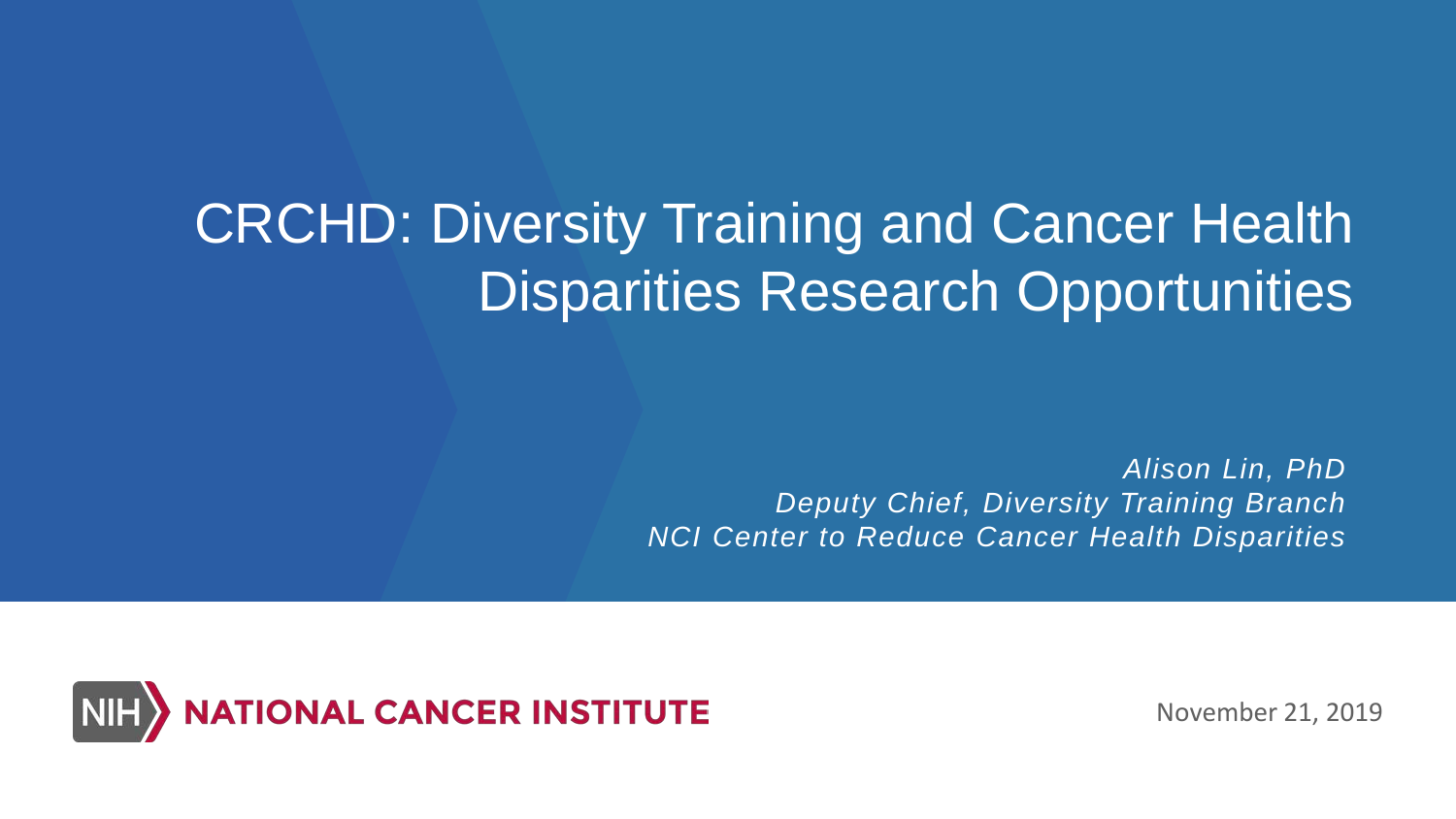## NCI Center to Reduce Cancer Health Disparities (CRCHD)

### Mission

- Strengthens the NCI cancer research portfolio in basic, clinical, translational, and population-based research to **address cancer health disparities** through collaborations across NCI
- **Advises NCI leadership** on strategic priorities, program direction, and scientific policy to strengthen cancer disparities research, diversity training, women's health and sexual and gender minority opportunities
- Leads NCI's efforts to **increase workforce diversity** through the training of students and investigators from diverse backgrounds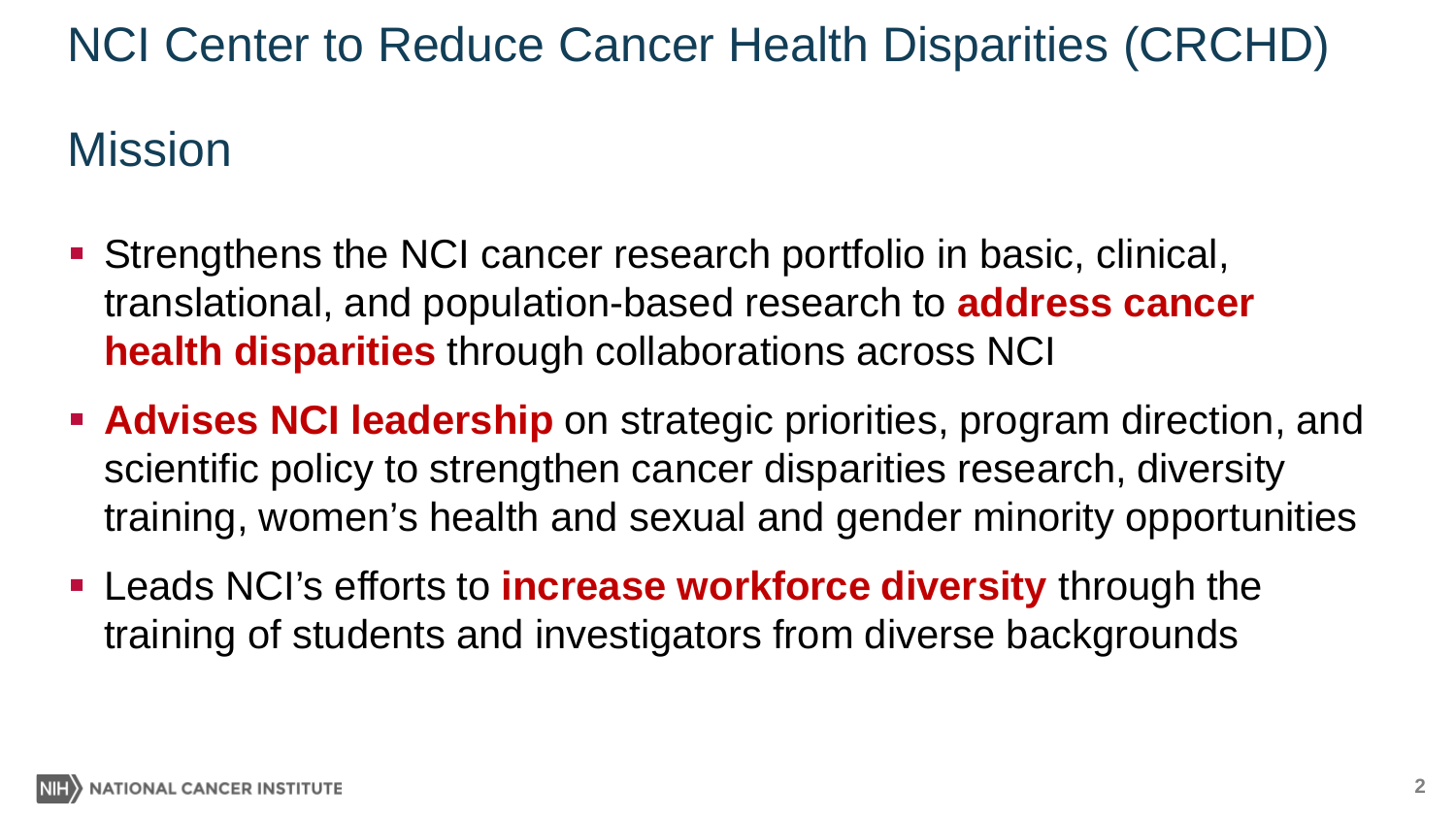## CRCHD Programs

**Diversity Training**





### **Partnerships**

• **Partnerships to Advance Cancer Health Equity (PACHE)**

### **Networks**

• **Geographic Management of Cancer Health Disparities Program (GMaP)** • **National Outreach Network (NON)**

### **Cancer Health Disparities Research**

- **Basic research**
- **Translational research**

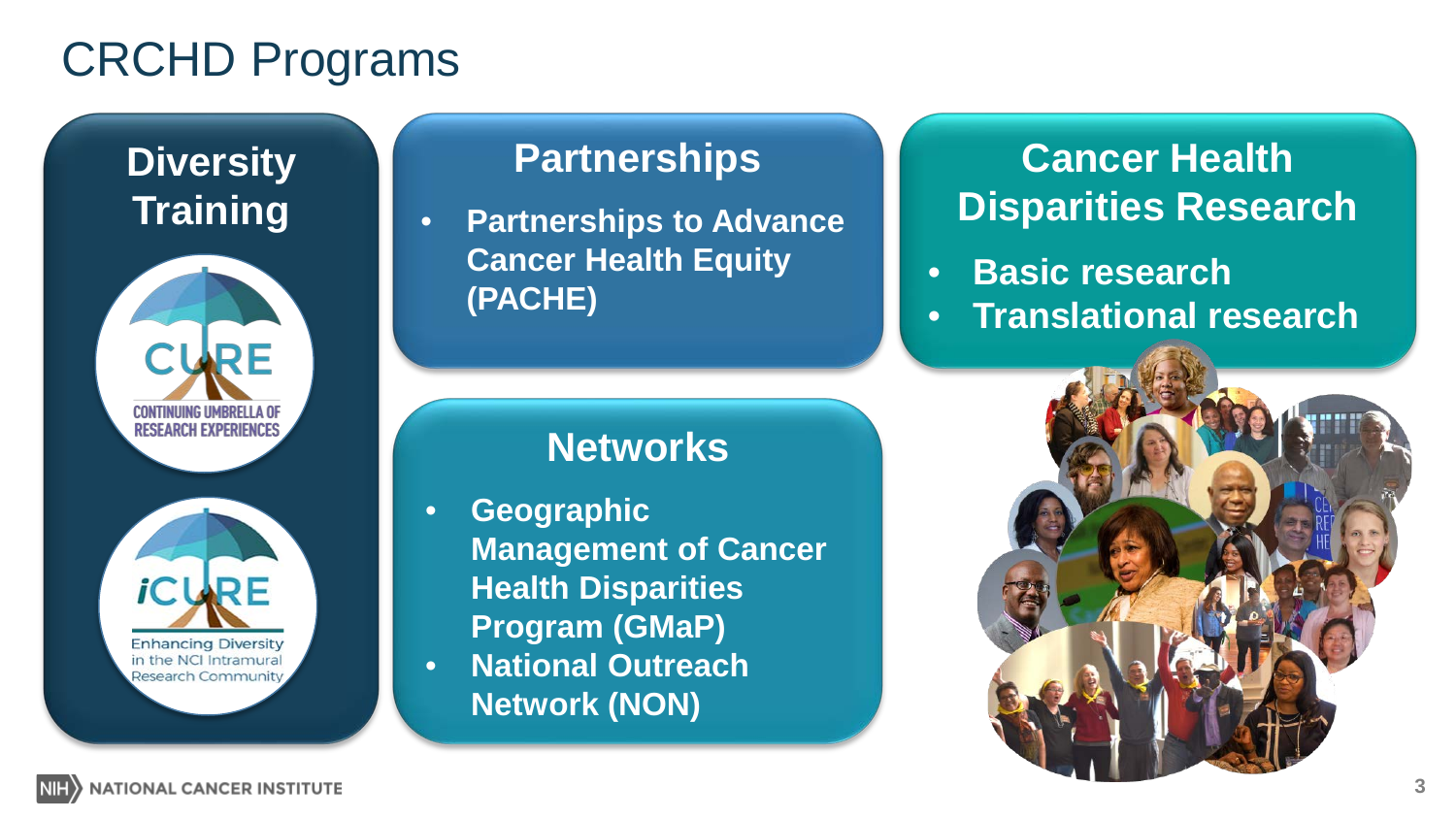## Extramural Diversity-Focused Training Program: Continuing Umbrella of Research Experiences

**Website**[: https://www.cancer.gov/about-nci/organization/crchd/diversity](https://www.cancer.gov/about-nci/organization/crchd/diversity-training/cure#pa12149)training/cure

### **Purpose**:

- Support research experiences of underrepresented students and scientists
- Promote professional and career development
- Help the trainees achieve research independence

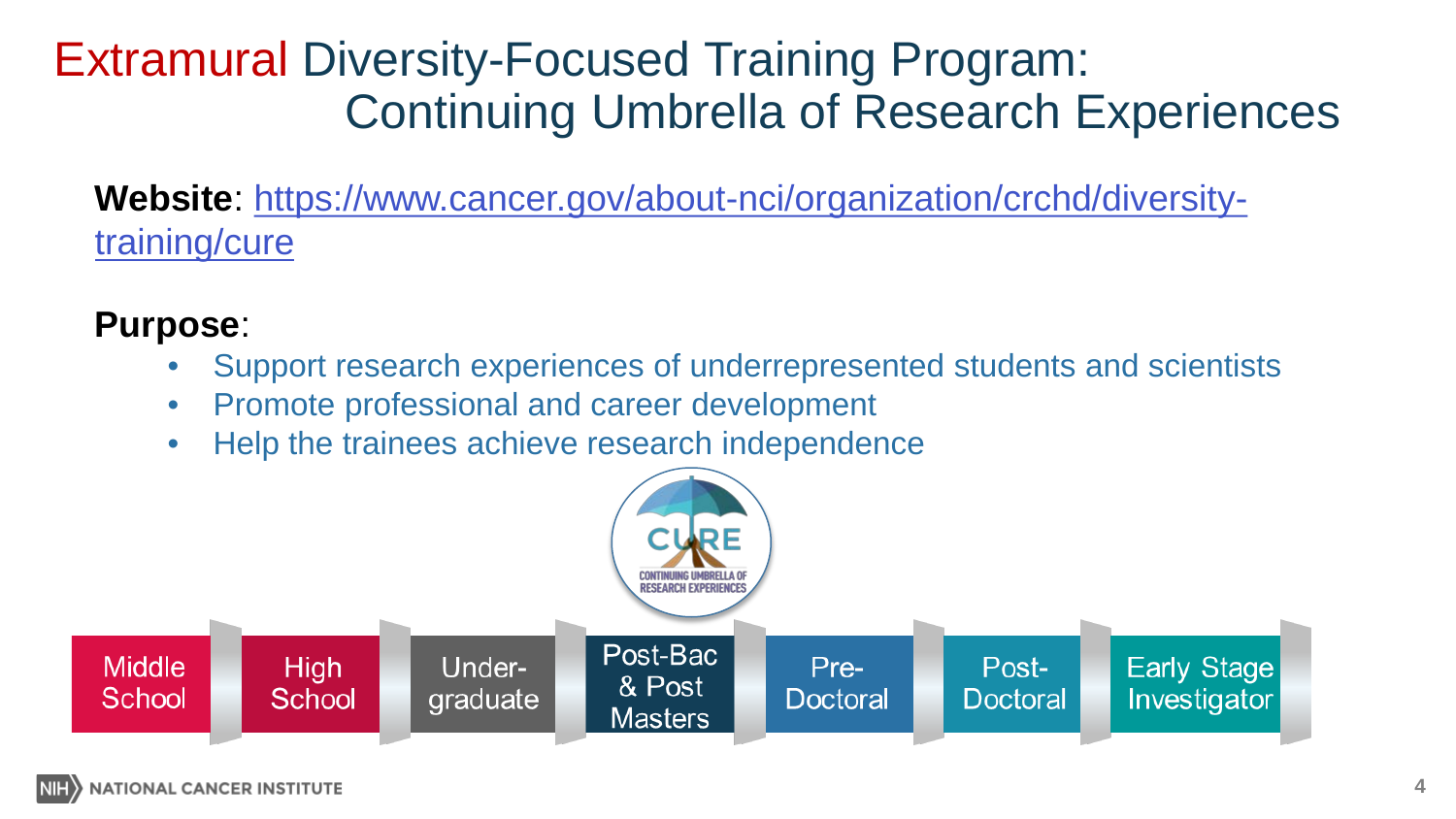## CURE Trainees (2001-2018, n = 4,753) are Diverse





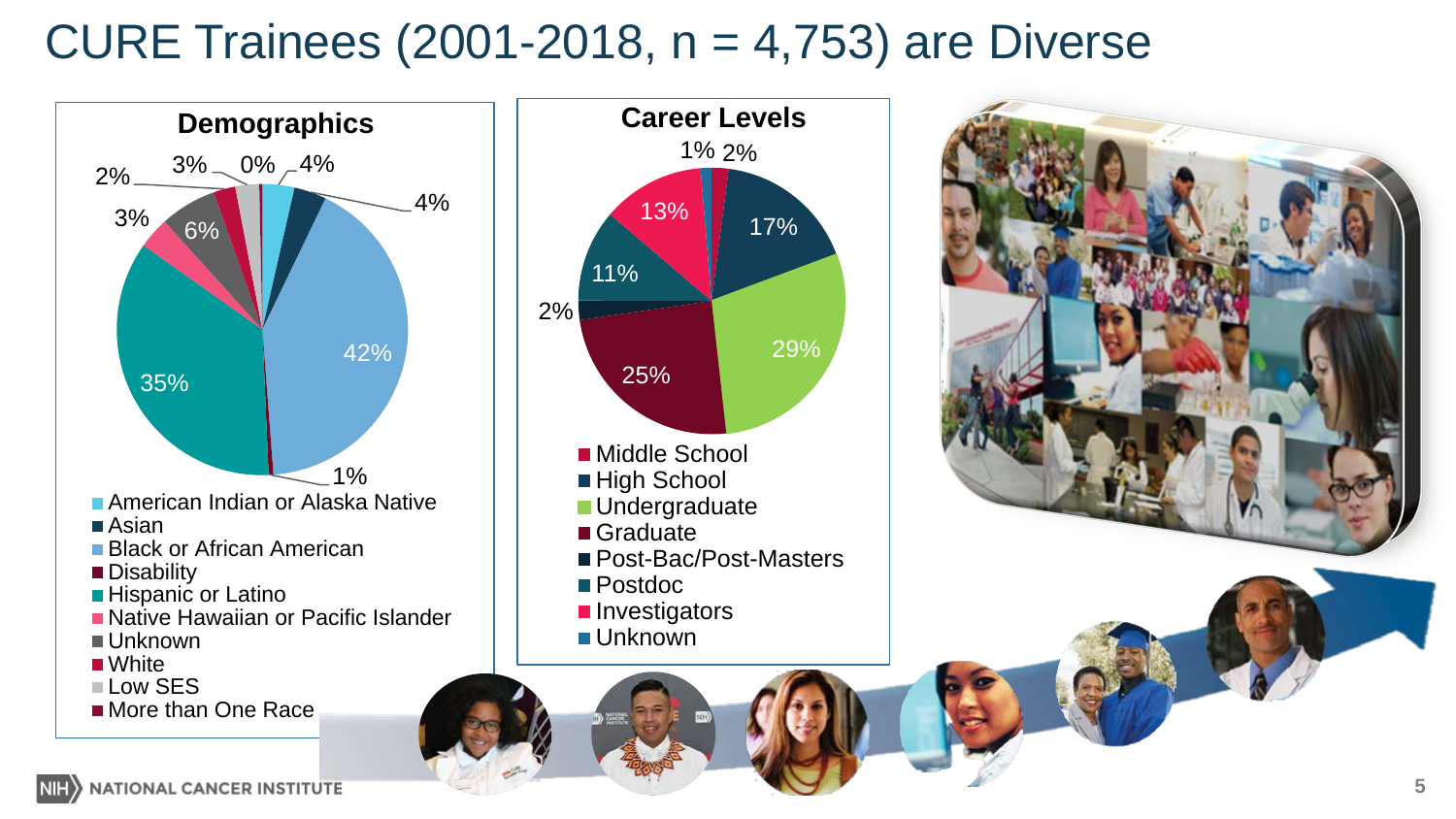## CURE Program Strategies and Training Mechanisms



**Increase the size of the talent pool**

**Emphasize scientific areas of greatest need**

**Expand and extend the period of training**

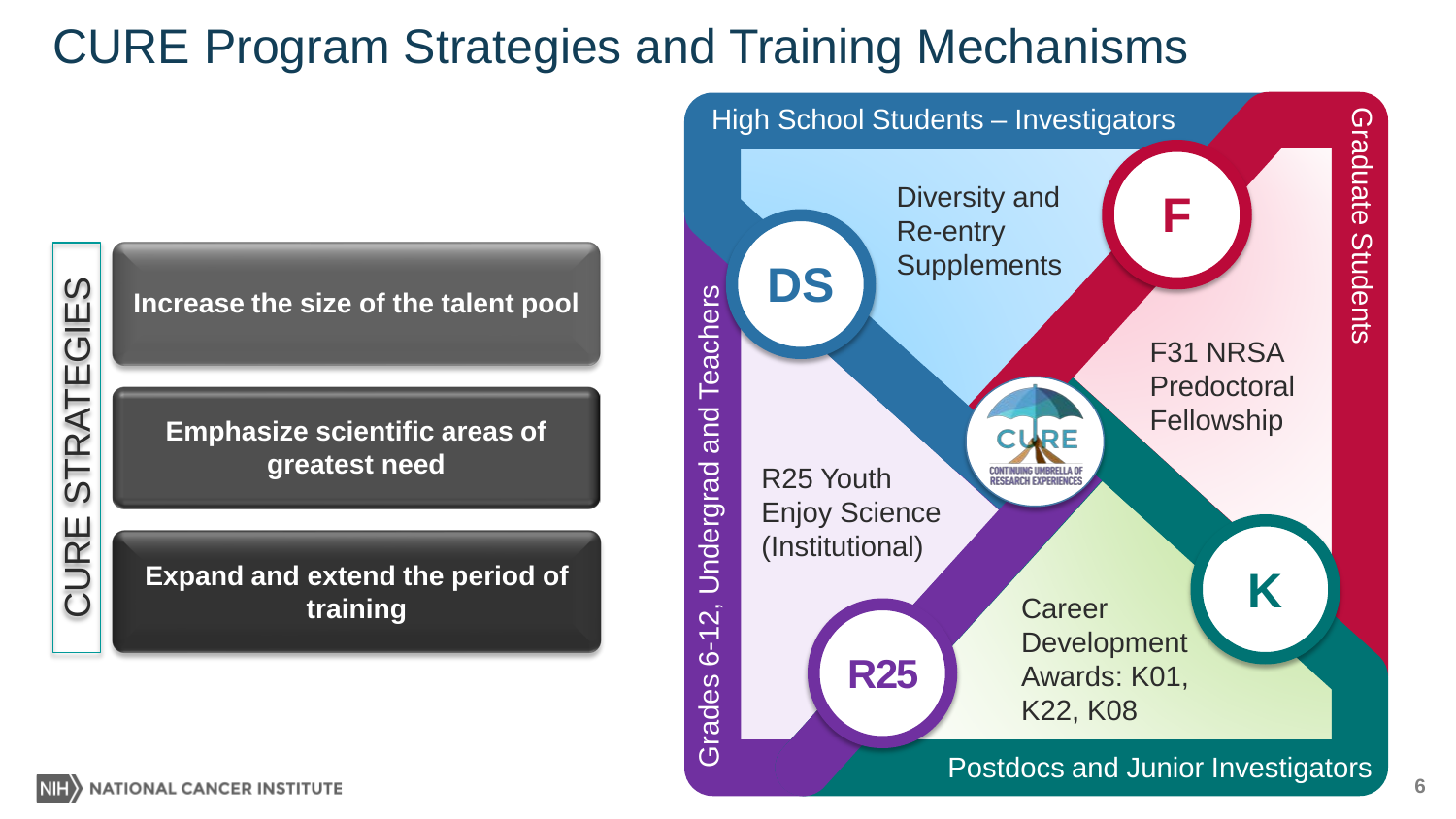## CURE is More Than a Pipeline

### **Ecosystem of Support Set Clear Goals and Monitor Progress**



**Undergraduate** Graduate, matriculation to doctoral degree program

**Graduate Student** Apply for F, publish, acquire doctoral degree, transition to postdoc or investigator

### Investigator

Publish, apply for grants, acquire skills for independence, job search, apply for faculty positions



**Pre-college** Graduate, matriculation to college

**Postbac / Post-Masters** Acceptance into doctoral degree program

### **Postdoc**

Publish, apply for K and other grants, acquire skills for independence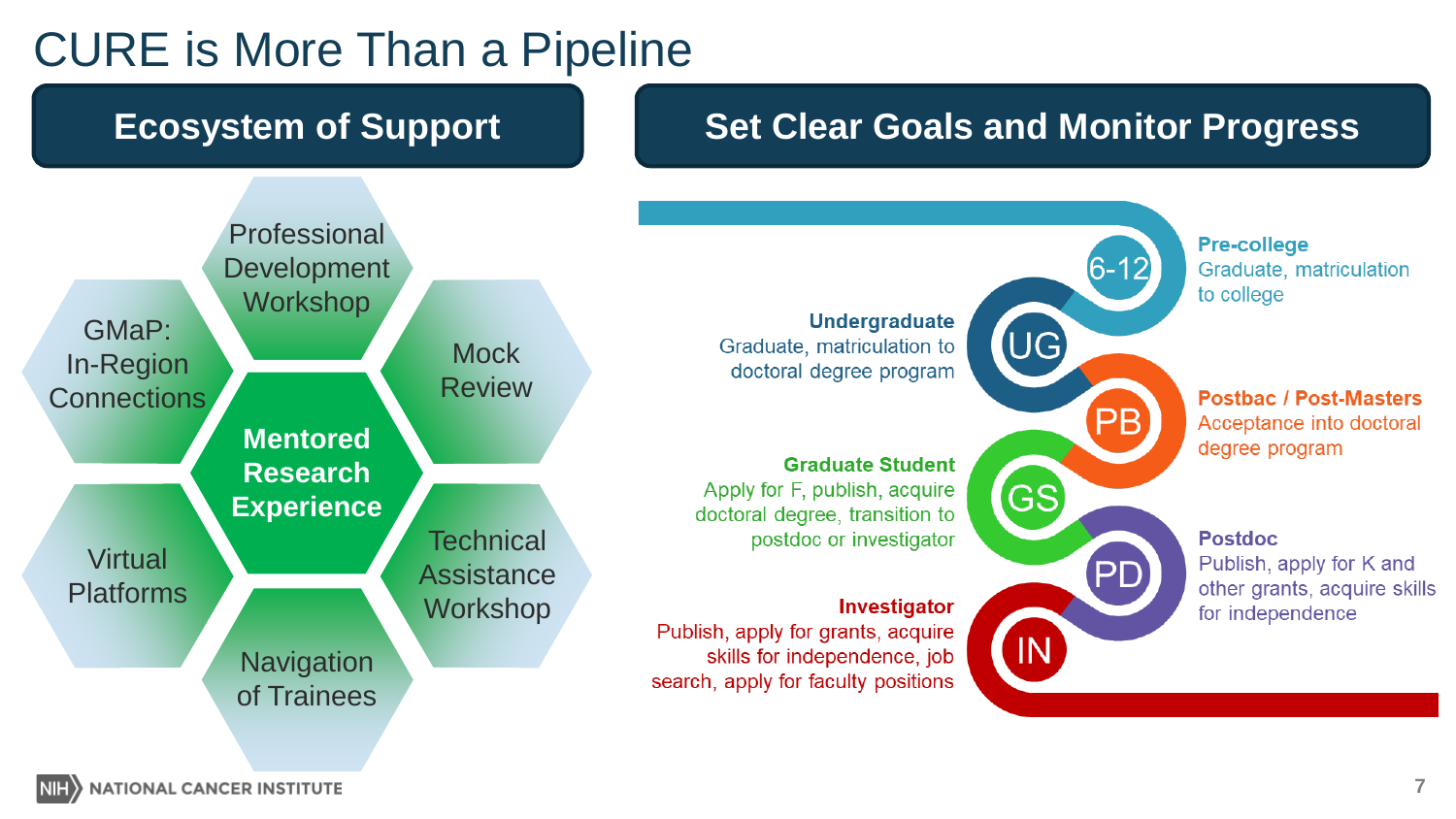## Supplements within the CURE: Diversity and Re-Entry

- **Provide additional funding to currently active NIH grants (parent grants) to** support research experiences of trainees
- **Parent grant must have at least two years** of active status at the time of supplement application
- Application receipt: **Oct 1 – Dec 1** and **Feb 1 – Mar 30**
- A **bridge** for candidates to progress to the next academic/career level



### **Diversity Supplements, F31, K01/K08/K22, R21 Awards**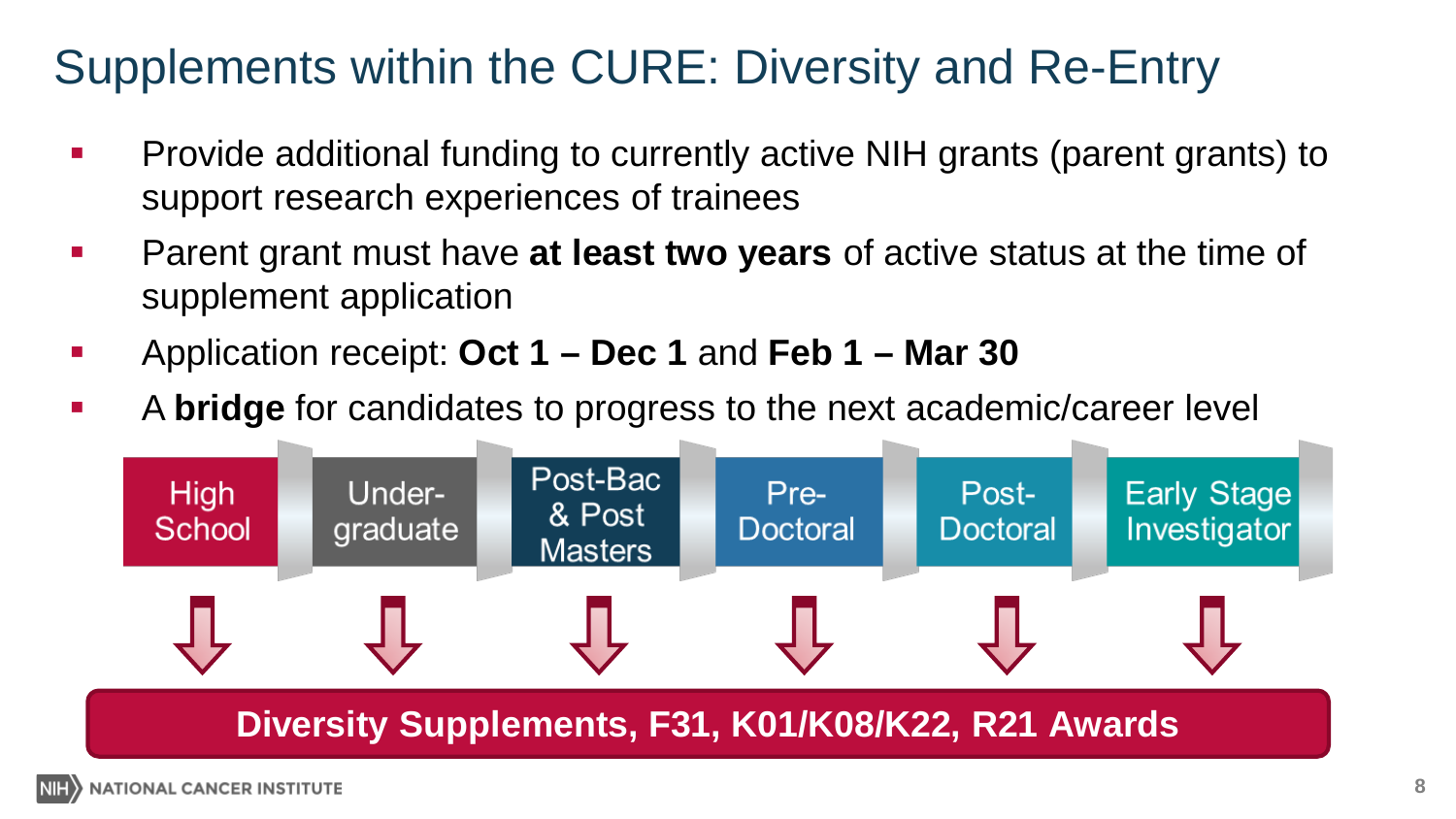Research Supplements to Promote Diversity in Health-Related Research (PA-18-906, Diversity Supplements)



- Candidate must be US citizen, non-citizen nationals or permanent residents, and from underrepresented populations: race/ethnicity, disability, disadvantaged background
- <https://grants.nih.gov/grants/guide/pa-files/PA-18-906.html>
- [http://www.cancer.gov/about-nci/organization/crchd/diversity](http://www.cancer.gov/about-nci/organization/crchd/diversity-training/cure/DSGuidelines)training/cure/DSGuidelines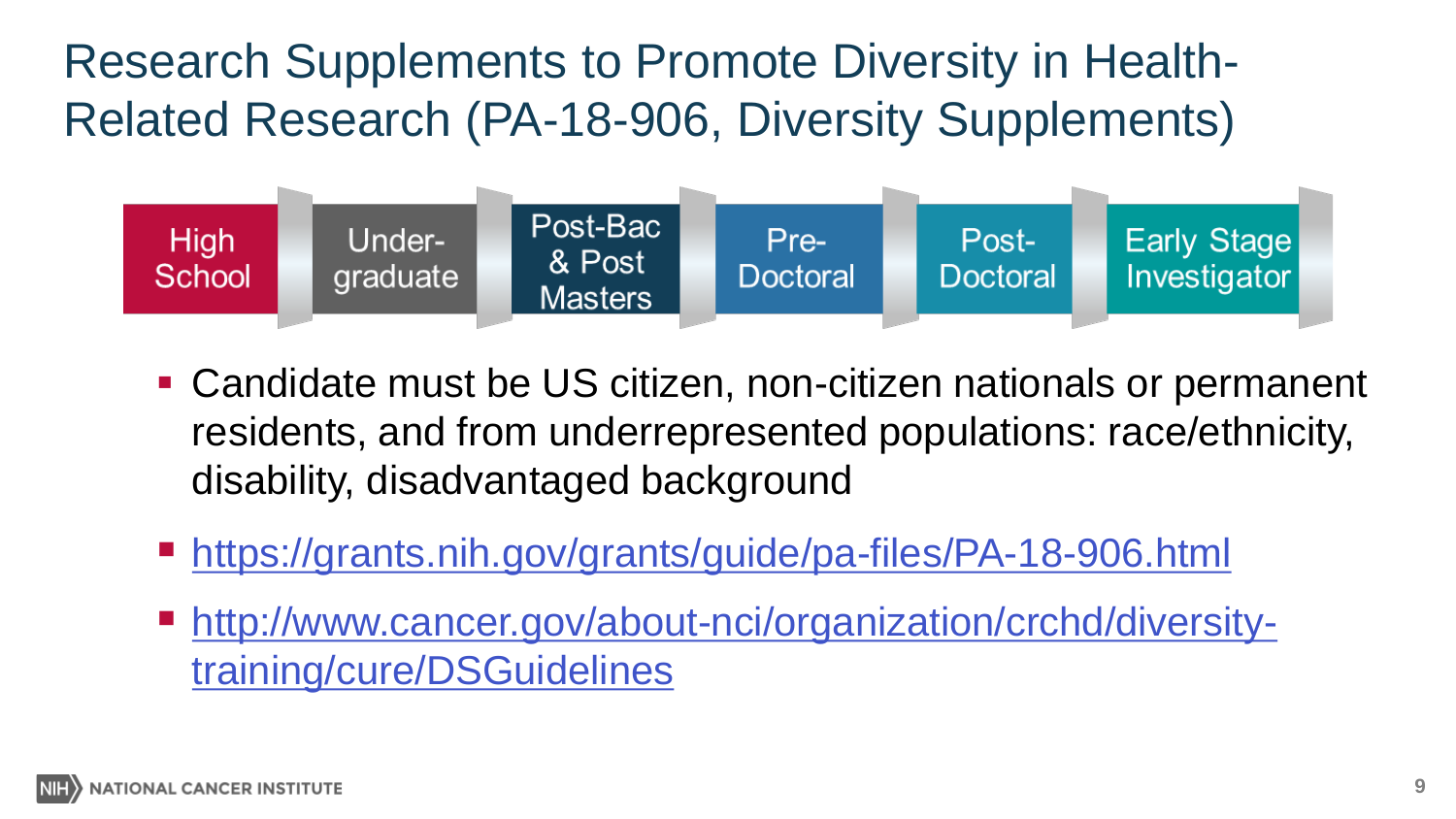Diversity Supplements: Special Eligibility Criteria for Graduate Students and Postdoctoral Fellows



- **No concurrent PHS support for graduate student or postdoctoral fellow candidate at the time of application:**
	- $\triangleright$  Cannot be supported by parent grant
	- $\triangleright$  If coming off of institutional training grant, need letter from institution
- **AFTER application submission:**
	- $\triangleright$  Can be supported by the parent grant at the recipient's own risk, pending funding decision of supplement application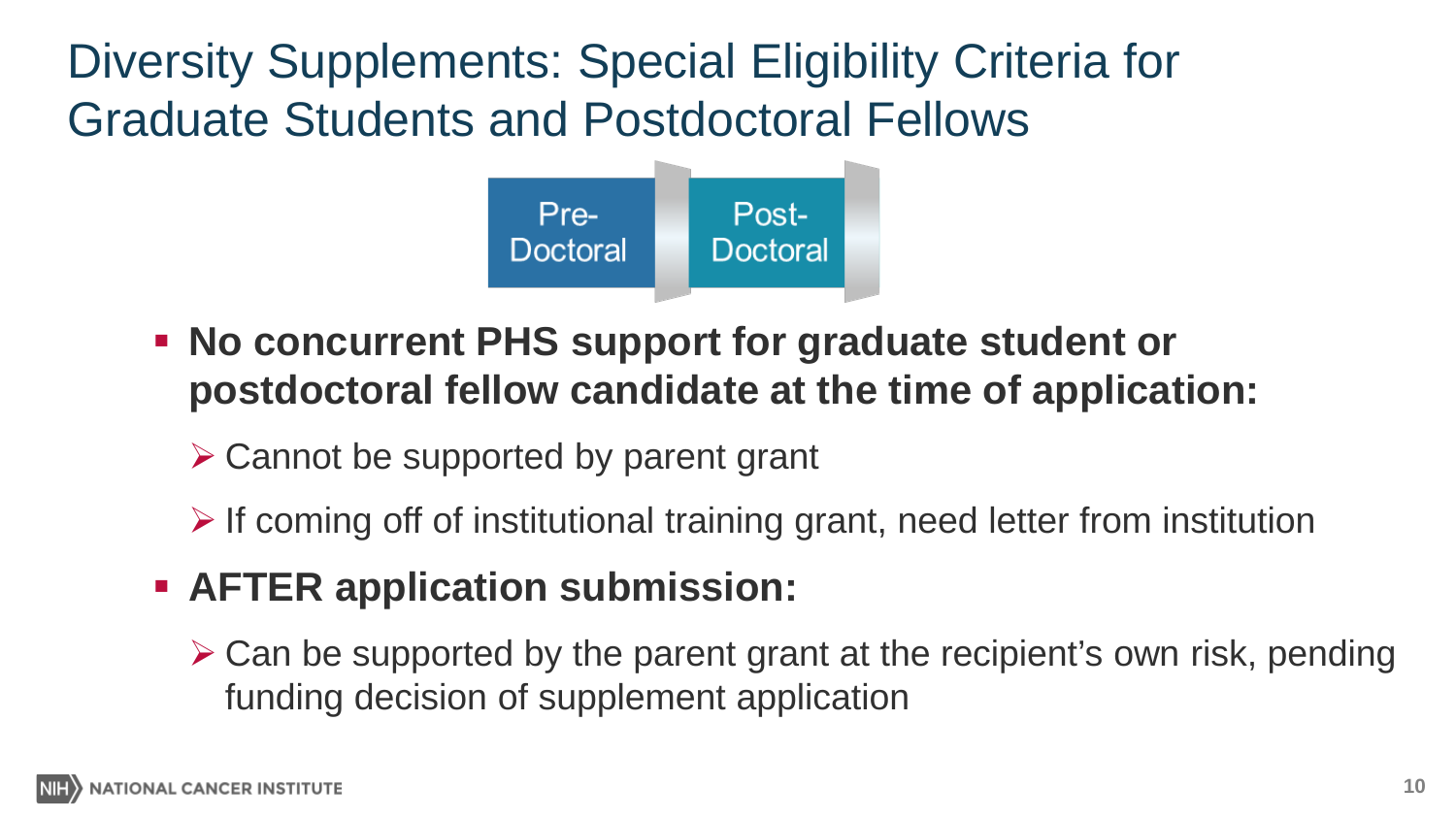Research Supplements to Promote Re-Entry into Biomedical and Behavioral Research Careers (PA-18-592, Re-Entry Supplements)



- Candidate must be US citizen, non-citizen nationals or permanent residents, but does not need to be from underrepresented populations
- Candidate must have been on hiatus from research for 1-8 years; must be postdoctoral fellow or faculty before hiatus
- [https://grants.nih.gov/grants/guide/pa-files/PA-18-592.html](https://grants.nih.gov/grants/guide/pa-files/PA-16-289.html)
- [http://www.cancer.gov/about-nci/organization/crchd/diversity](http://www.cancer.gov/about-nci/organization/crchd/diversity-training/cure/ReEntryGuidelines)training/cure/ReEntryGuidelines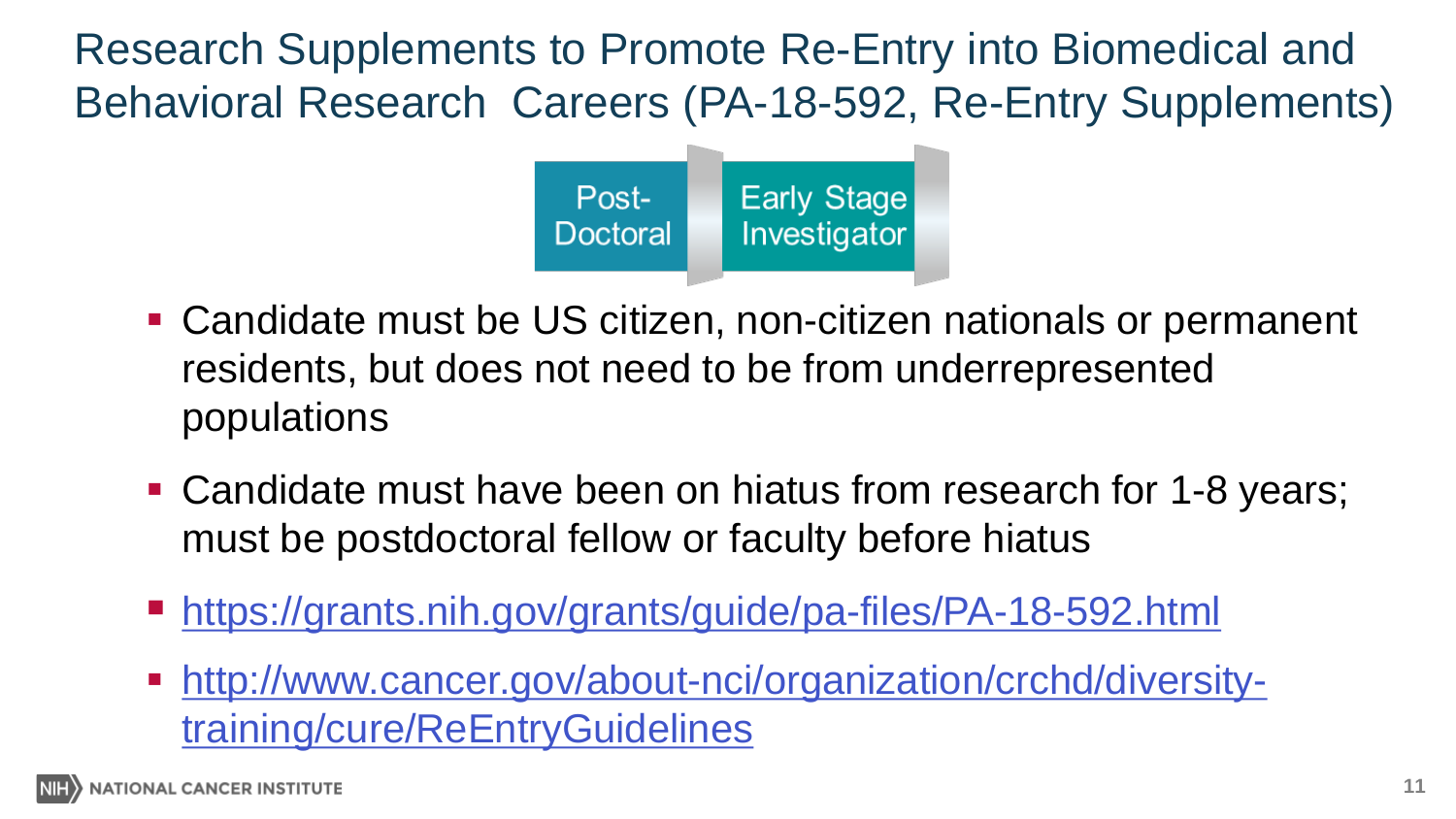## What Do We Look for in a Supplement Application?

| <b>Candidate</b>                                                                                             | <b>Mentoring and Career</b><br><b>Development Plan</b>                                                                                                                                                  |                        | <b>Research Plan</b>                                                                                                                                                                          |
|--------------------------------------------------------------------------------------------------------------|---------------------------------------------------------------------------------------------------------------------------------------------------------------------------------------------------------|------------------------|-----------------------------------------------------------------------------------------------------------------------------------------------------------------------------------------------|
| Motivation<br><b>Accomplishments</b><br><b>Career goals</b><br><b>Eligibility and</b><br>diversity statement | Scientific proficiency and<br>mentoring expertise of<br>mentor(s)<br>Defined role(s) and<br>commitment of mentor(s)<br>Training of career skills<br><b>Clear benchmarks</b><br>Candidate-specific plans | $\bullet$<br>$\bullet$ | <b>Relevancy to Parent</b><br><b>Grant project</b><br>Scientific impact on<br><b>Parent Grant project</b><br>Research design and<br>feasibility<br>Alignment with<br>candidate's career goals |

**Contact** 

Sara Hargrave, PhD [sara.hargrave@nih.gov](mailto:sara.hargrave@nih.gov)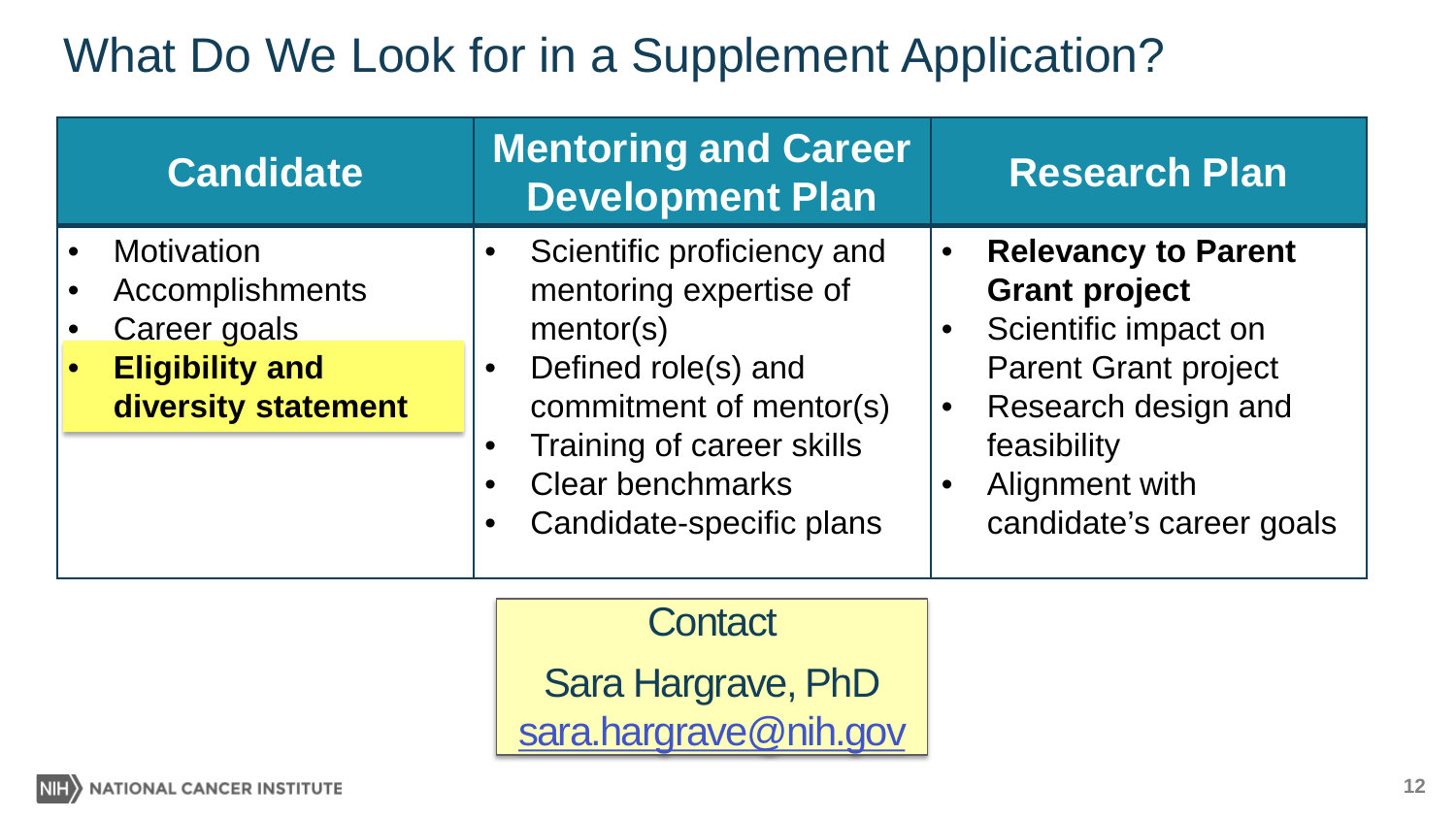## Suggested Time Line for Preparing a Supplement Application

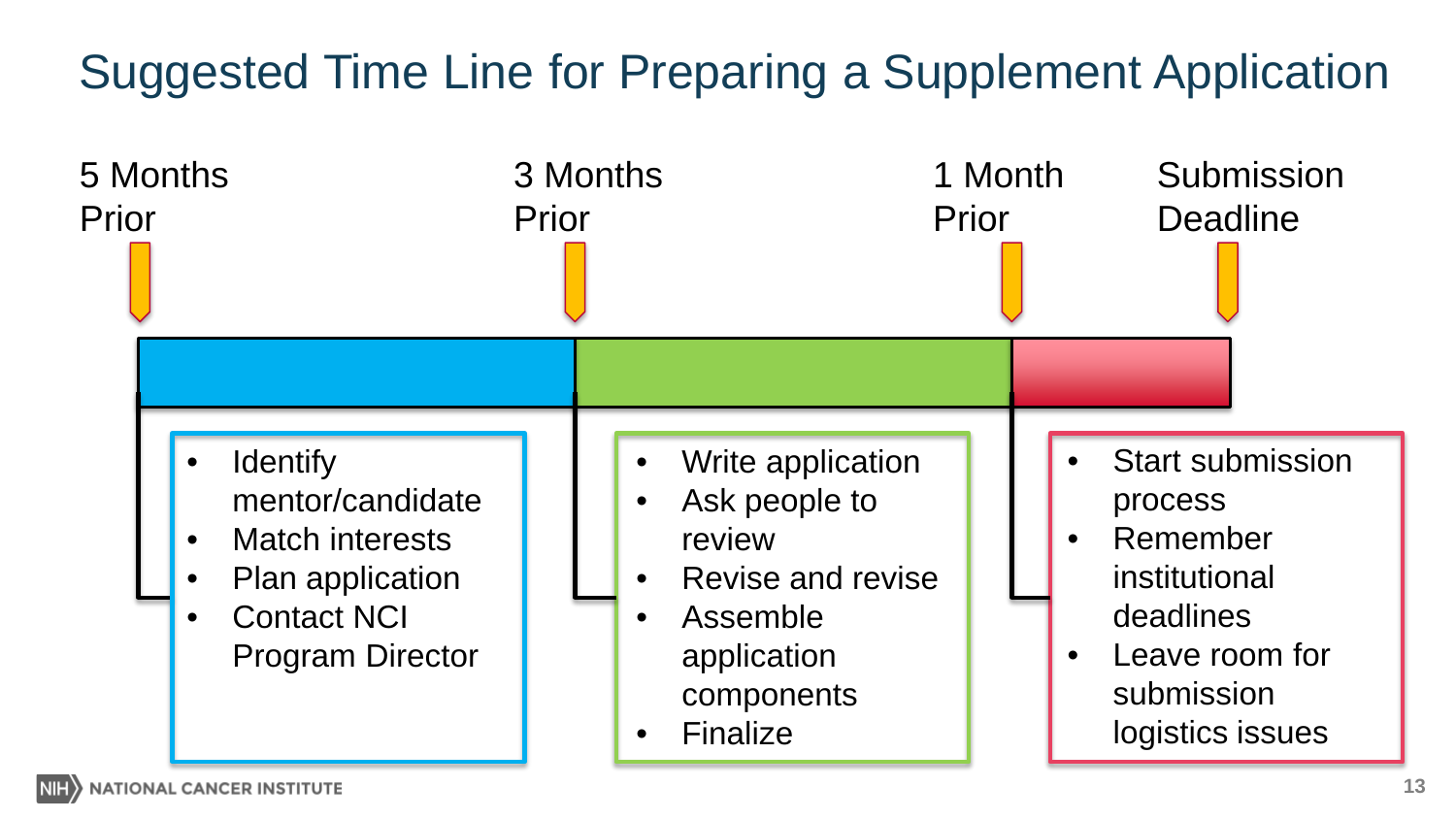### Basic Cancer Health Disparities (CHD) Research Grants (R21 & R01)

### **Important collaboration between DCB and CRCHD**

**Science**: Mechanistic studies that investigate biological/genetic basis of CHD

**Eligibility:** Open to any qualified researcher

**Research project:** Basic cancer disparities research, focus on racial/ethnic disparities

**Due dates:** June 19 and November 19, 2020

**Contact** 

Tiffany Wallace, PhD [ti](mailto:liz.Perruccio@nih.gov)[ffany.wallace@nih.gov](mailto:iffany.wallace@nih.gov)

| <b>Mechanism</b>                                                                                                                                                                  | $\frac{1}{2}$<br><b>Details</b>                                                                                                                                  |  |
|-----------------------------------------------------------------------------------------------------------------------------------------------------------------------------------|------------------------------------------------------------------------------------------------------------------------------------------------------------------|--|
| Exploratory/Developmental Grants Program for<br><b>Basic Research in Cancer Health Disparities</b><br>(R21)<br>(https://grants.nih.gov/grants/guide/pa-files/par-<br>18-655.html) | Pilot and feasibility studies<br>No preliminary data required but encouraged<br><b>Budget:</b> Direct Cost for 2 years $\leq$ \$275k; $\leq$<br>\$200k per year. |  |
| Basic Research in Cancer Health Disparities<br>(R01)<br>https://grants.nih.gov/grants/guide/pa-files/par-<br>18-654.html)                                                         | Full project grant<br>Preliminary data required<br><b>Budget:</b> No limit, but need to reflect the actual<br>needs of the proposed project                      |  |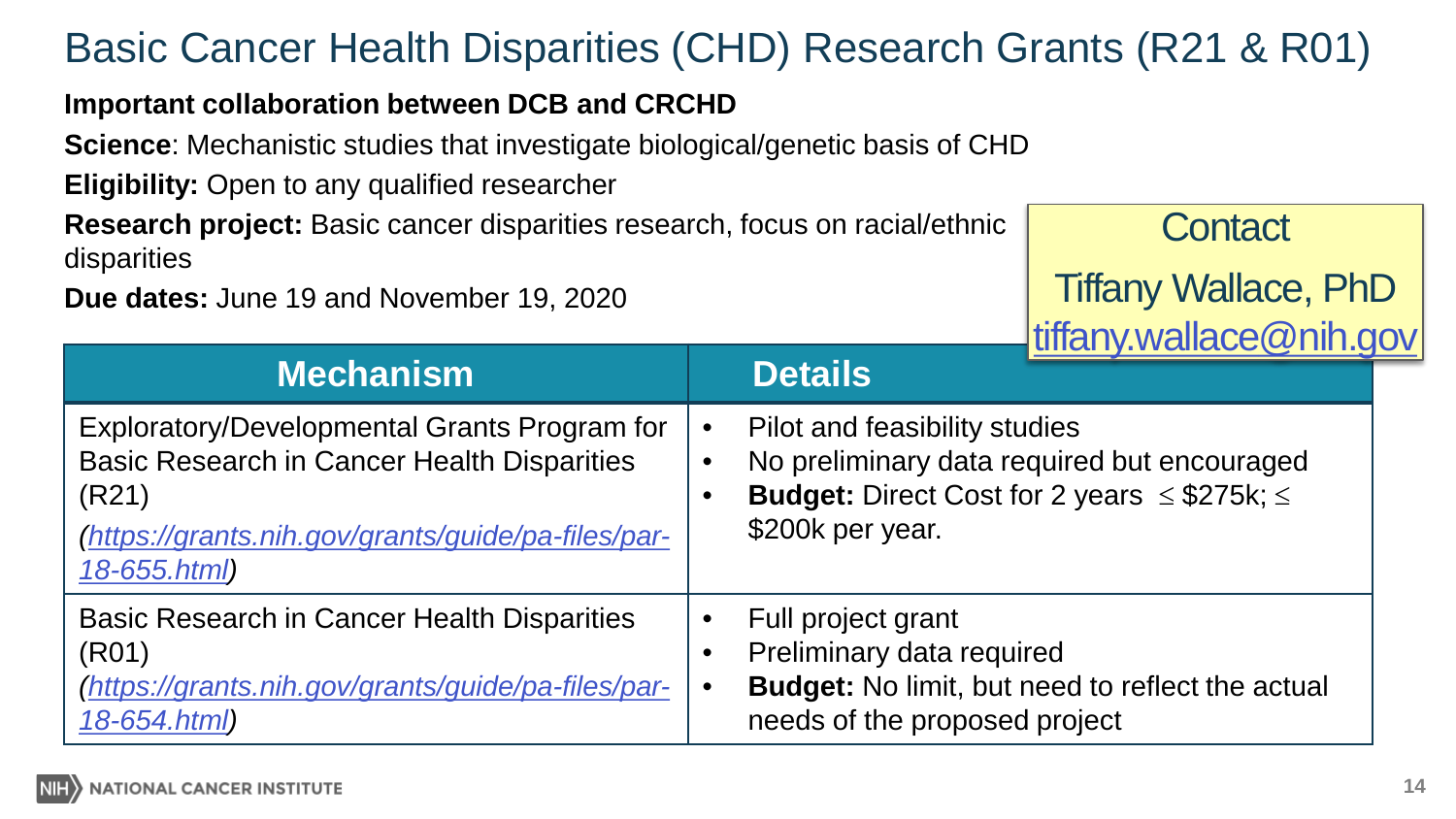## Cancer Health Disparities Research Grant Examples

- **Consequences and mechanism of aberrant splicing in African American prostate** cancer disparities (R01)
- Biological implications of breast cancer protective variants in Latin American women with high Indigenous American ancestry (R01)
- **Targeting CRLF2 and Ikaros Alterations to Reduce Health Disparities in Childhood** Leukemia (R01)
- Diet modulation of bacterial sulfur & bile acid metabolism and colon cancer risk (R01)
- **Modulation of host intrinsic immunity to reduce prostate cancer disparity (R01)**
- Inter-relationship between microbiota diversity, obesity and race in endometrial cancer (R21)
- Stress Inflammation Mechanisms of Survivorship Disparities Experienced by Hispanic Women After Breast Cancer (R21)
- Racial Disparity of microRNA in Hepatitis C Virus Mediated Hepatocellular Carcinoma (R21)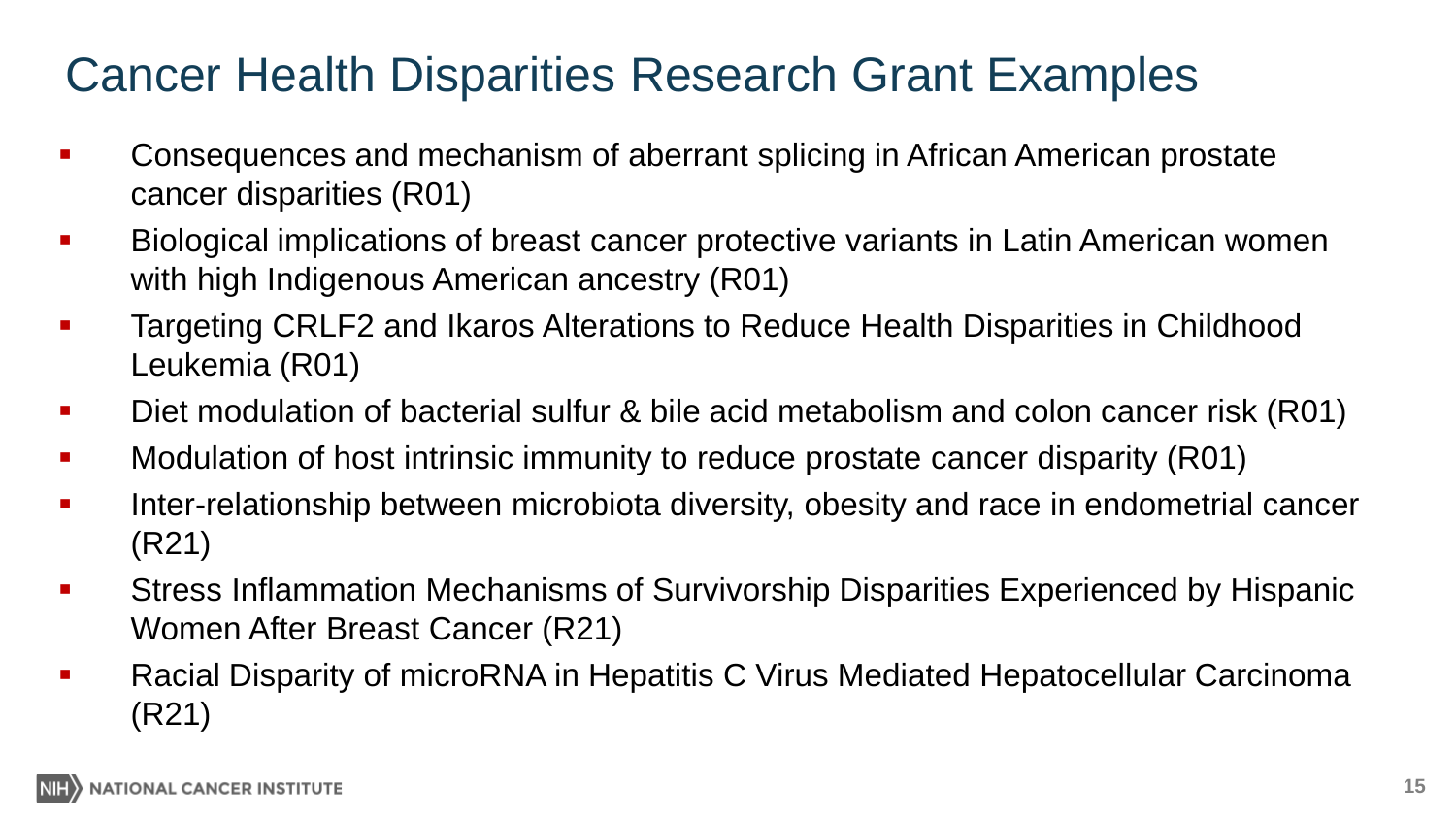### NEW: NCI Administrative Supplements to Support Cancer Disparity Collaborative Research (Clinical Trial Optional): PA-18-842

- **Purpose**: accelerate and strengthen multi-disciplinary cancer disparities research in wide ranging areas (cancer biology, cancer prevention, population sciences, translational & clinical studies)
- *Requires*: collaboration between **NCI-funded non-disparity researchers** and **cancer disparities-focused researchers**
- *Parent grant*:
	- o Must have at least **two years** of active funding remaining at the **time of anticipated award**
	- o Can receive only one award but may apply multiple times
- *Duration:* up to two years
- *Budget*:
	- o Up to \$150K in Direct Cost per year
	- o Cannot support parent grant PD/PI salary
- *Due Dates*: February 10, 2020; September 10, 2020
- *Pre-Application Webinar*: December 6, 2019, 2 3:30 PM EST
- *Notice*: NOT-CA-20-006 (expansion of eligible parent grant mechanisms)

**Contact** Liz Perruccio, PhD [liz.perruccio@nih.gov](mailto:liz.Perruccio@nih.gov)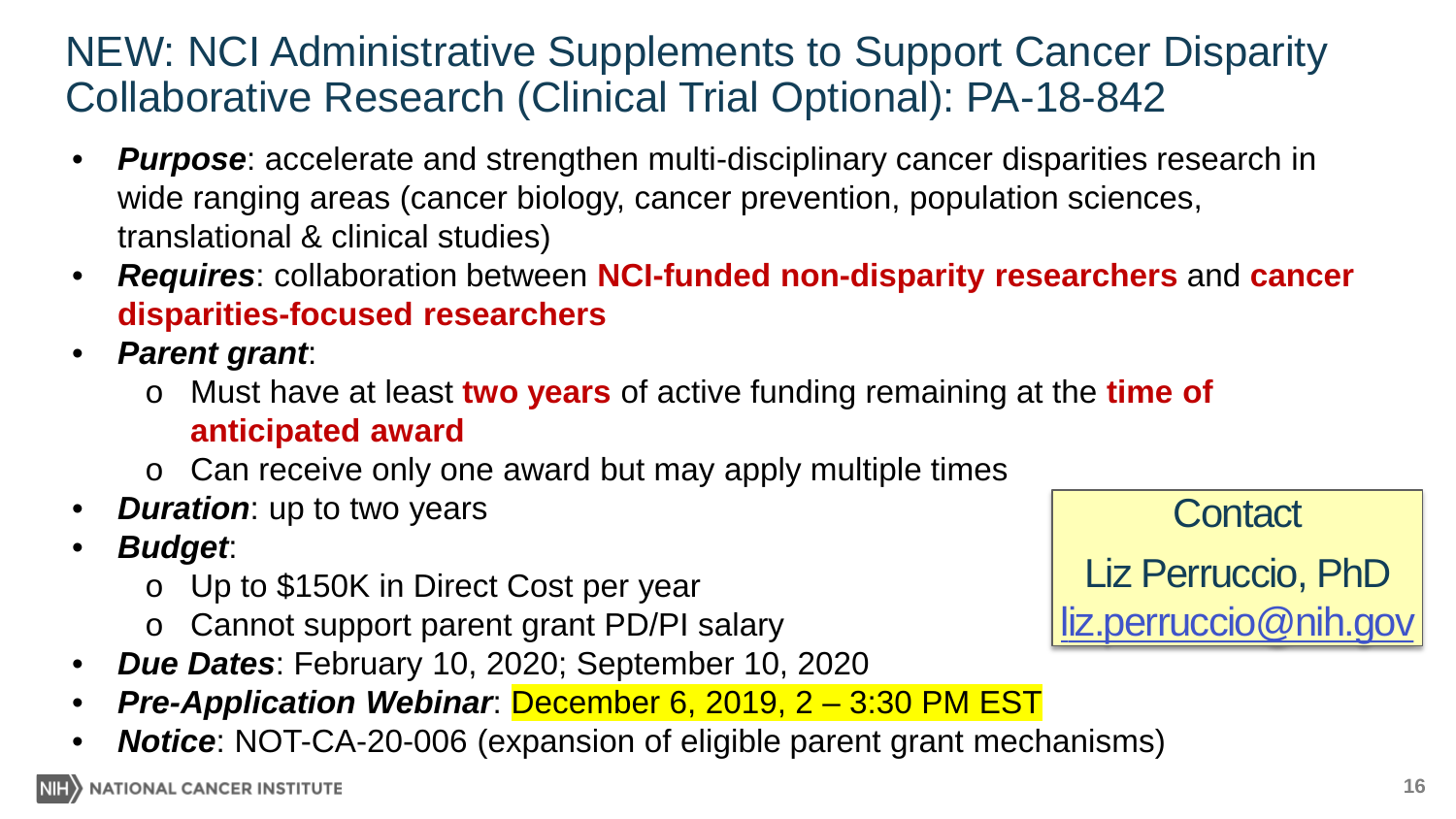## Intramural Diversity-Focused Training Program: Intramural CURE (iCURE)



**Website**[: https://www.cancer.gov/about-nci/organization/crchd/diversity](https://www.cancer.gov/about-nci/organization/crchd/diversity-training/icure)training/icure

Applications for 2020 **Nov 20 2019 – Jan 17 2020** Contact Jessica Calzola, PhD, iCURE@nih.gov

### **Purpose**:

- Support research experiences of underrepresented students and scientists in the NCI Intramural Research Program in Bethesda, Rockville and Frederick, Maryland
- Promote professional and career development
- Help the trainees reach research independence